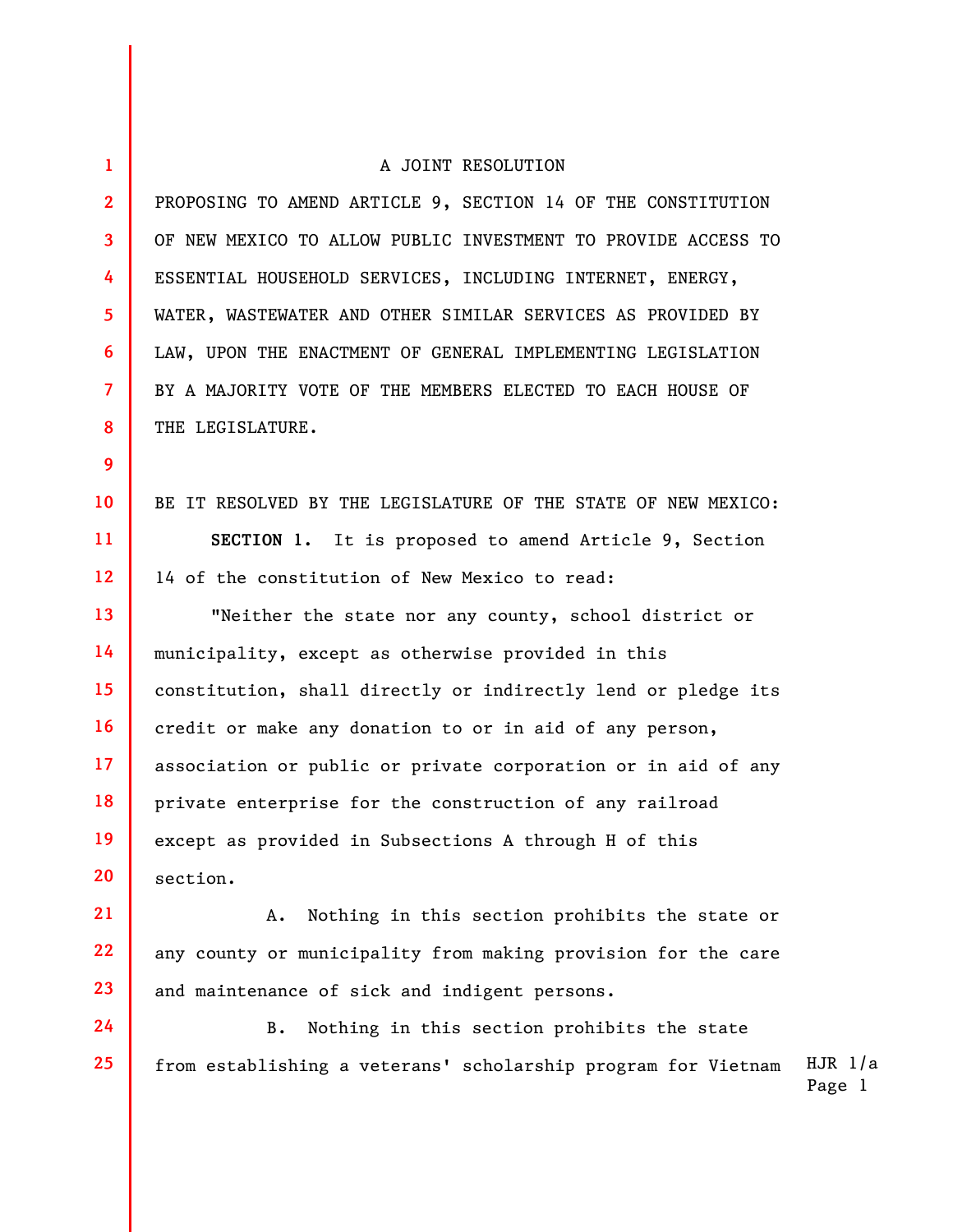conflict veterans who are post-secondary students at educational institutions under the exclusive control of the state by exempting such veterans from the payment of tuition. For the purposes of this subsection, a "Vietnam conflict veteran" is any person who has been honorably discharged from the armed forces of the United States, who was a resident of New Mexico at the original time of entry into the armed forces from New Mexico or who has lived in New Mexico for ten years or more and who has been awarded a Vietnam campaign medal for service in the armed forces of this country in Vietnam during the period from August 5, 1964 to the official termination date of the Vietnam conflict as designated by executive order of the president of the United States.

1

2

3

4

5

6

7

8

9

10

11

12

13

14 15 16 17 18 19 C. The state may establish by law a program of loans to students of the healing arts, as defined by law, for residents of the state who, in return for the payment of educational expenses, contract with the state to practice their profession for a period of years after graduation within areas of the state designated by law.

20 21 22 23 24 25 D. Nothing in this section prohibits the state or a county or municipality from creating new job opportunities by providing land, buildings or infrastructure for facilities to support new or expanding businesses if this assistance is granted pursuant to general implementing legislation that is approved by a majority vote of those elected to each house of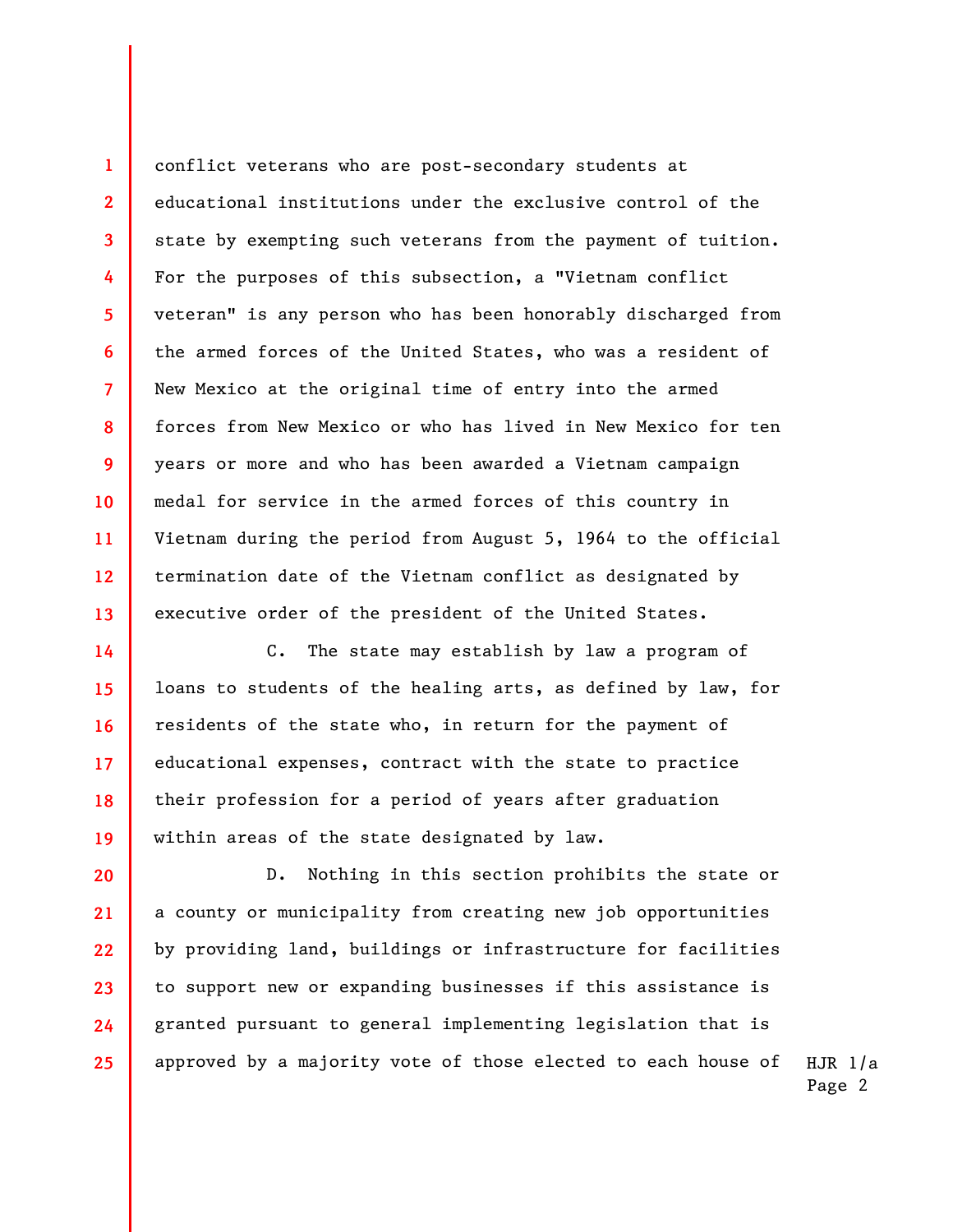1 2 3 4 5 6 7 8 9 10 11 12 13 14 15 16 17 18 19 20 21 22 23 24 25 the legislature. The implementing legislation shall include adequate safeguards to protect public money or other resources used for the purposes authorized in this subsection. The implementing legislation shall further provide that: (1) each specific county or municipal project providing assistance pursuant to this subsection need not be approved by the legislature but shall be approved by the county or municipality pursuant to procedures provided in the implementing legislation; and (2) each specific state project providing assistance pursuant to this subsection shall be approved by law. E. Nothing in this section prohibits the state, or the instrumentality of the state designated by the legislature as the state's housing authority, or a county or a municipality from: (1) donating or otherwise providing or paying a portion of the costs of land for the construction on it of affordable housing; (2) donating or otherwise providing or paying a portion of the costs of construction or renovation of affordable housing or the costs of conversion or renovation of buildings into affordable housing; or (3) providing or paying the costs of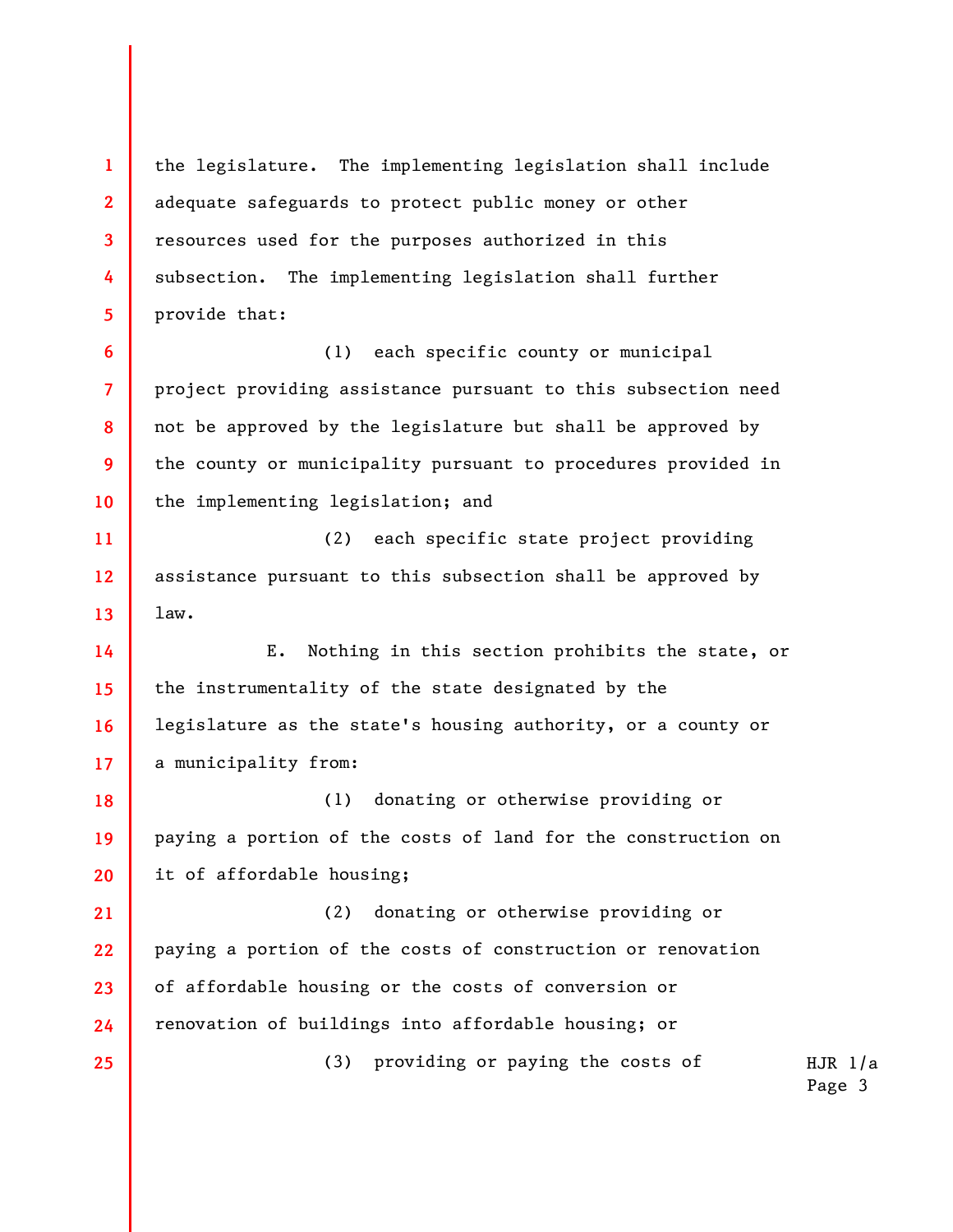1 2 financing or infrastructure necessary to support affordable housing projects.

3 4 5 6 7 F. The provisions of Subsection E of this section are not self-executing. Before the described assistance may be provided, enabling legislation shall be enacted by a majority vote of the members elected to each house of the legislature. This enabling legislation shall:

(1) define "affordable housing";

9 10 (2) establish eligibility criteria for the recipients of land, buildings and infrastructure;

8

11 12 13 14 (3) contain provisions to ensure the successful completion of affordable housing projects supported by assistance authorized pursuant to Subsection E of this section;

15 16 17 18 19 (4) require a county or municipality providing assistance pursuant to Subsection E of this section to give prior formal approval by ordinance for a specific affordable housing assistance grant and include in the ordinance the conditions of the grant;

20 21 (5) require prior approval by law of an affordable housing assistance grant by the state; and

22 23 24 25 (6) require the governing body of the instrumentality of the state, designated by the legislature as the state's housing authority, to give prior approval, by resolution, for affordable housing grants that are to be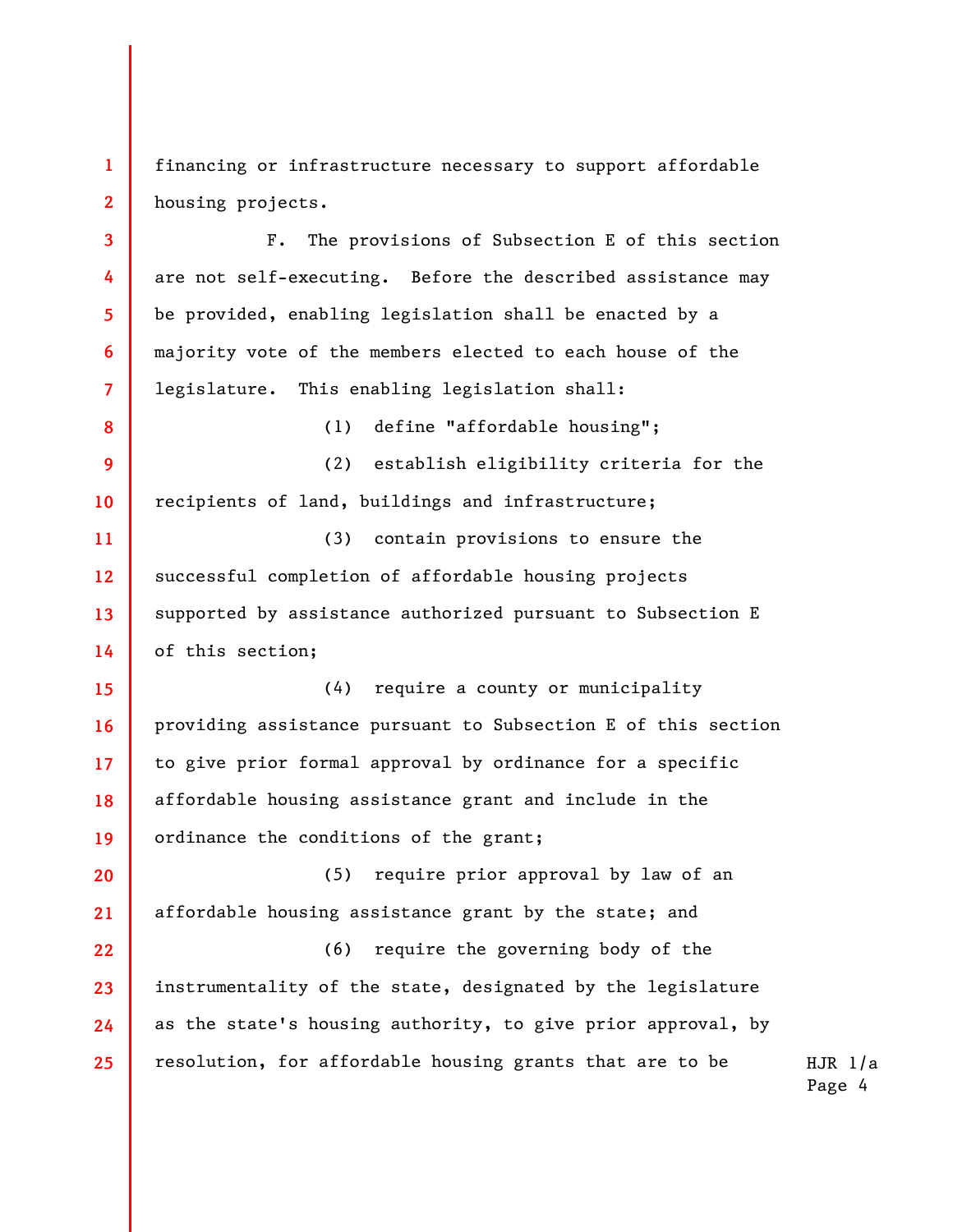1

24

25

given by the instrumentality.

2 3 4 5 6 7 8 9 10 11 12 13 14 15 16 17 18 19 20 21 22 23 G. Nothing in this section prohibits the state from establishing a veterans' scholarship program, for military war veterans who are post-secondary students at educational institutions under the exclusive control of the state and who have exhausted all educational benefits offered by the United States department of defense or the United States department of veterans affairs, by exempting such veterans from the payment of tuition. For the purposes of this subsection, a "military war veteran" is any person who has been honorably discharged from the armed forces of the United States, who was a resident of New Mexico at the original time of entry into the armed forces or who has lived in New Mexico for ten years or more and who has been awarded a southwest Asia service medal, global war on terror service medal, Iraq campaign medal, Afghanistan campaign medal or any other medal issued for service in the armed forces of this country in support of any United States military campaign or armed conflict as defined by congress or by presidential executive order or any other campaign medal issued for service after August 1, 1990 in the armed forces of the United States during periods of armed conflict as defined by congress or by executive order.

H. Nothing in this section prohibits the state from expending state funds or resources for the purpose of